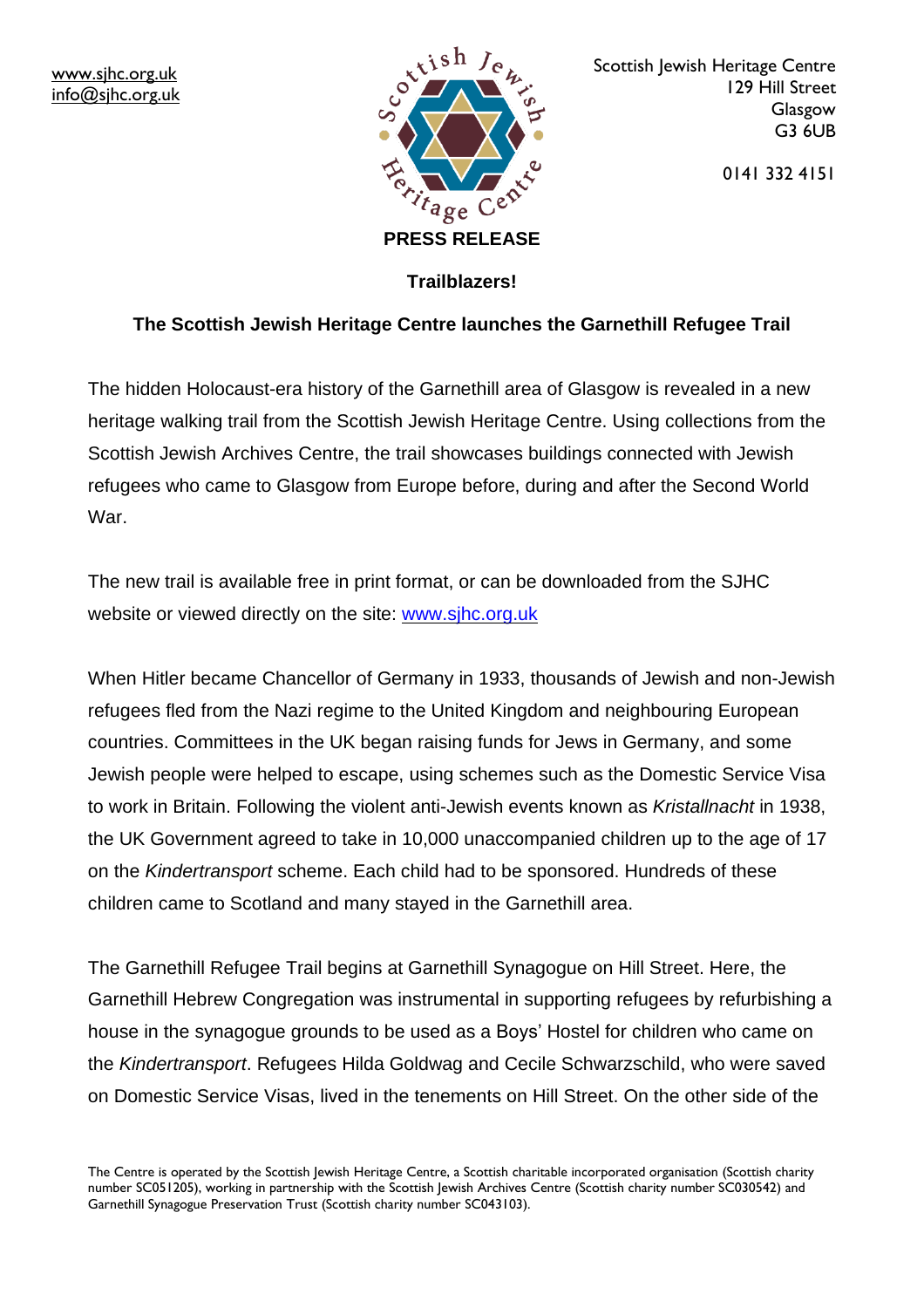synagogue, in Renfrew Street, was the Quaker-run hostel for Jewish women and girls. Many of the children attended the local Primary School, Garnetbank.

Further along Renfrew Street at Glasgow School of Art, Jewish sculptor Benno Schotz helped refugee artists who arrived in the city. Among refugee artists who later taught there were sculptor Paul Zunterstein, artist Frederick Selby and architect Isi Metzstein. The trail extends to Sauchiehall Street, where the Refugee Club (on part of the site of the current Dental Hospital) was an invaluable hub for refugees to meet each other and to mix with local people.

To get your copy of the Trail: View: <https://sjhc.org.uk/jewish-glasgow-garnethill-refugee-trail/> Download the pdf: <https://sjhc.org.uk/downloads/> Pick up a copy at the SJHC- see [www.sjhc.org.uk](http://www.sjhc.org.uk/) for access

**Kerry Patterson, Manager of the Scottish Jewish Heritage Centre:**" This trail reveals places in the city that were vital for some of the refugees who made their home in Glasgow. Protest meetings were organised in Glasgow as soon as Hitler came into power in 1933, and the people of Glasgow supported the Jewish refugees who came here in the 1930s and 1940s, just as they support contemporary refugee causes"

**Harvey Kaplan, Director of the Scottish Jewish Archives Centre:** "Drawing from the Archives Centre's extensive collections, this new trail emphasises how European Jewish refugees found a safe haven in Glasgow. The Garnethill area has a proud and longstanding record – from the 19<sup>th</sup> Century to the present – of welcoming immigrants and refugees."

#### **Philip Rodney, Chair of the Board of the Scottish Jewish Heritage Centre:**

"The Centre is a unique resource, providing understanding and learning from a Scottish perspective about the Holocaust. This new Trail, our first, takes information from the Centre out into the community and we hope it will encourage local people and visitors to find out more about this fascinating history of Garnethill."

#### **PHOTOS AVAILABLE**

- 1. Refugee boys seated on car outside hostel on Hill Street, 1939 (leaflet cover image)
- 2. The Refugee club on Sauchiehall Street, 1940s